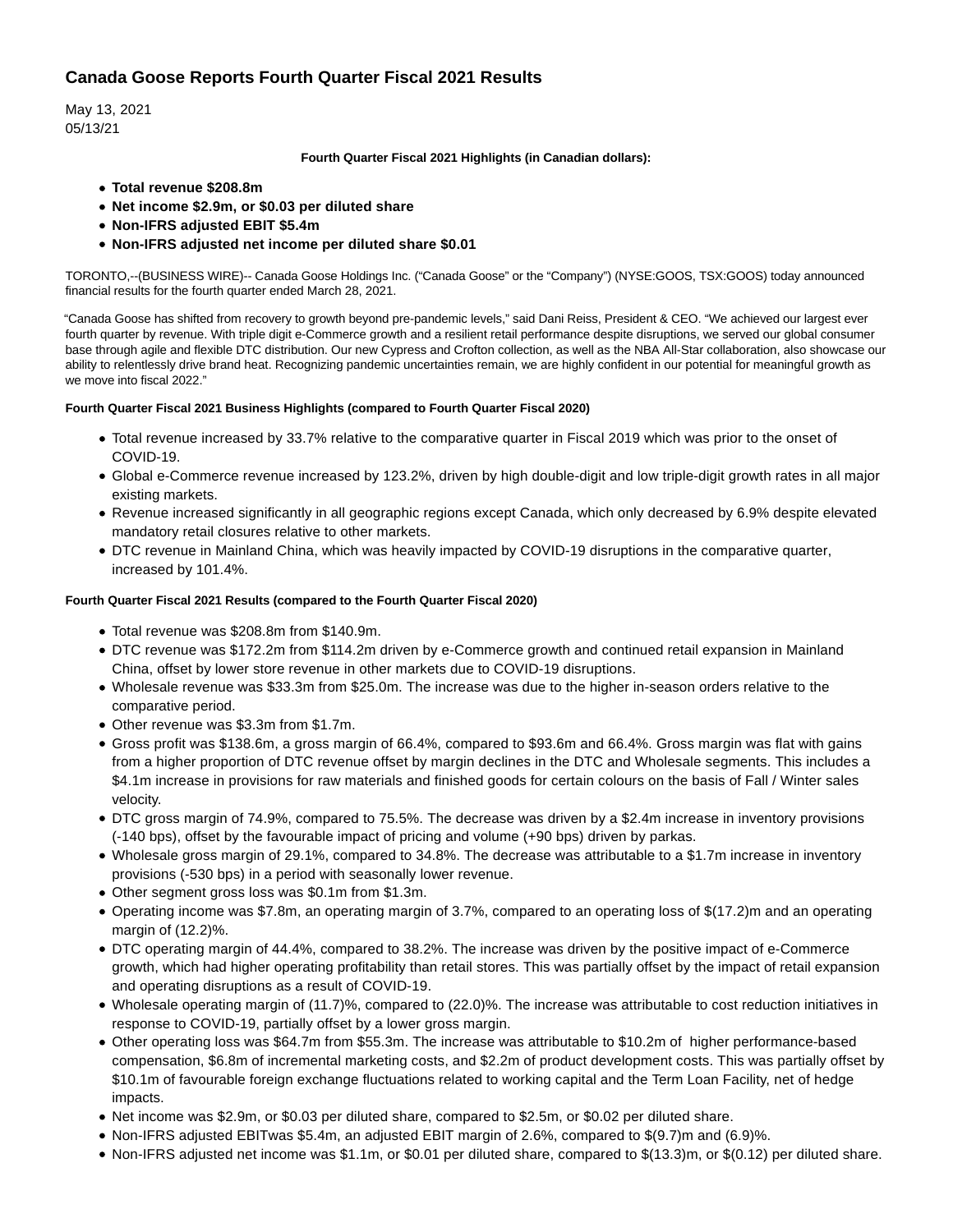- Cash was \$477.9m as at year end, compared to \$31.7m, alongside \$181.2m of available borrowing capacity in the undrawn revolving facility. The increase was driven by positive free operating cash flow and refinancing proceeds.
- Inventory was \$342.3m as at year end, compared to \$412.3m. The decrease was attributable to a planned drawdown in finished goods of \$71.5m, supported by a strong Fall / Winter sales performance and reduced production levels during fiscal 2021.

## **Outlook**

Based on existing economic and operating conditions, the Company currently expects total revenue to exceed \$1Bn in fiscal 2022. This is based on the following assumptions:

- Annual DTC revenue approaching 70% of total revenue, with continued distribution expansion in-line with historical levels. Annual Wholesale revenue in-line with fiscal 2021.
- Total revenue in Q1 fiscal 2022 is assumed to be less than double the \$26.1m of total revenue from Q1 fiscal 2021.

The outlook above constitutes forward-looking information within the meaning of applicable securities laws. The purpose of such outlook is to provide a description of management's expectations regarding the Company's financial performance and may not be appropriate for other purposes. Actual results could vary materially as a result of numerous risks and uncertainties, many of which are beyond the Company's control, including risks and uncertainties relating to retail closures as a result of COVID-19 restrictions, retail traffic and global tourism recovery, and changes to consumer shopping behaviour. See "Cautionary Note Regarding Forward-Looking Statements".

As of the date of this release, 6 of 28 Canada Goose retail stores, representing 21% of the network, are closed.

## **Conference Call Information**

Dani Reiss, President and Chief Executive Officer and Jonathan Sinclair, EVP and Chief Financial Officer, will host the conference call at 9:00 a.m. Eastern Time on May 13, 2021. Those interested in participating are invited to dial (877) 715 0767 or (918) 922 6441 if calling internationally and reference Conference ID 1254355 when prompted. A live audio webcast of the conference call will be available online at [http://investor.canadagoose.com.](https://cts.businesswire.com/ct/CT?id=smartlink&url=http%3A%2F%2Finvestor.canadagoose.com&esheet=52428947&newsitemid=20210513005360&lan=en-US&anchor=http%3A%2F%2Finvestor.canadagoose.com&index=1&md5=977e039c30e33673e9a67abe883c2542)

#### **About Canada Goose**

Founded in 1957 in a small warehouse in Toronto, Canada, Canada Goose (NYSE:GOOS, TSX:GOOS) is a lifestyle brand and a leading manufacturer of performance luxury apparel. Every collection is informed by the rugged demands of the Arctic, ensuring a legacy of functionality is embedded in every product from parkas and rainwear to apparel and accessories. Canada Goose is inspired by relentless innovation and uncompromised craftsmanship, recognized as a leader for its Made in Canada commitment. In 2020, Canada Goose announced HUMANATURE, its purpose platform that unites its sustainability and values-based initiatives, reinforcing its commitment to keep the planet cold and the people on it warm. Canada Goose also owns Baffin, a Canadian designer and manufacturer of performance outdoor and industrial footwear. Visit [www.canadagoose.com f](https://cts.businesswire.com/ct/CT?id=smartlink&url=http%3A%2F%2Fwww.canadagoose.com&esheet=52428947&newsitemid=20210513005360&lan=en-US&anchor=www.canadagoose.com&index=2&md5=d7a79c9fb999c68a67c7df7add8d604b)or more information.

## **Condensed Consolidated Statements of Income and Comprehensive Income**

(in millions of Canadian dollars, except share and per share amounts)

|                                               | Fourth quarter ended |                   |    | For the year ended |                   |    |                   |
|-----------------------------------------------|----------------------|-------------------|----|--------------------|-------------------|----|-------------------|
|                                               |                      | March 28,<br>2021 |    | March 29,<br>2020  | March 28,<br>2021 |    | March 29,<br>2020 |
|                                               |                      |                   | \$ | \$                 |                   | \$ | \$                |
| Revenue                                       |                      | 208.8             |    | 140.9              | 903.7             |    | 958.1             |
| Cost of sales                                 |                      | 70.2              |    | 47.3               | 349.7             |    | 364.8             |
| <b>Gross profit</b>                           |                      | 138.6             |    | 93.6               | 554.0             |    | 593.3             |
| Gross margin                                  |                      | 66.4%             |    | 66.4%              | 61.3%             |    | 61.9%             |
| Selling, general and administrative expenses  |                      | 111.6             |    | 95.9               | 367.3             |    | 350.5             |
| SG&A expenses as % of revenue                 |                      | 53.4%             |    | 68.1%              | 40.6%             |    | 36.6%             |
| Depreciation and amortization                 |                      | 19.2              |    | 14.9               | 69.8              |    | 50.7              |
| <b>Operating income (loss)</b>                |                      | 7.8               |    | (17.2)             | 116.9             |    | 192.1             |
| Operating margin                              |                      | 3.7%              |    | $(12.2)\%$         | 12.9%             |    | 20.1%             |
| Net interest, finance and other costs         |                      | 8.2               |    | 4.5                | 30.9              |    | 28.4              |
| (Loss) income before income taxes             |                      | (0.4)             |    | (21.7)             | 86.0              |    | 163.7             |
| Income tax (recovery) expense                 |                      | (3.3)             |    | (24.2)             | 15.8              |    | 12.0              |
| Effective tax rate                            |                      | 825.0%            |    | 111.5%             | 18.4%             |    | 7.3%              |
| Net income                                    |                      | 2.9               |    | 2.5                | 70.2              |    | 151.7             |
| Other comprehensive (loss) income             |                      | (8.2)             |    | 4.8                | (5.6)             |    | 2.8               |
| <b>Comprehensive (loss) income</b>            |                      | (5.3)             |    | 7.3                | 64.6              |    | 154.5             |
| Earnings per share                            |                      |                   |    |                    |                   |    |                   |
| <b>Basic</b>                                  | \$                   | 0.03              | \$ | 0.02               | \$<br>0.64        | \$ | 1.38              |
| <b>Diluted</b>                                | \$                   | 0.03              | \$ | 0.02               | \$<br>0.63        | \$ | 1.36              |
| Weighted average number of shares outstanding |                      |                   |    |                    |                   |    |                   |
| Basic                                         |                      | 110,367,711       |    | 109,846,029        | 110,261,600       |    | 109,892,031       |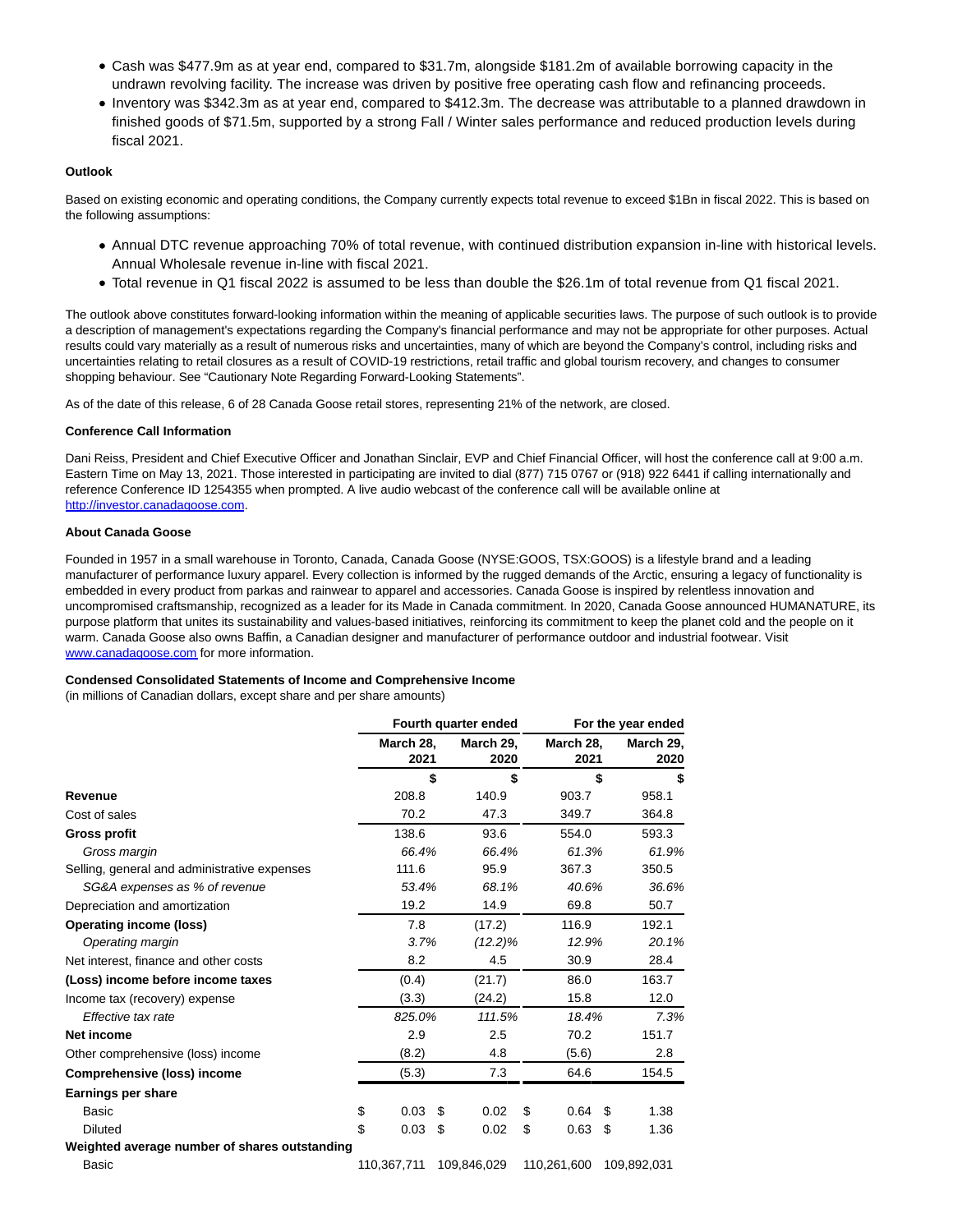| <b>Diluted</b>                               |    | 111.364.712 |      | 110.809.126 | 111.112.173 | 111.168.788  |
|----------------------------------------------|----|-------------|------|-------------|-------------|--------------|
| Non-IFRS Financial Measures: (1)             |    |             |      |             |             |              |
| EBIT                                         |    | 7.8         |      | (17.2)      | 116.9       | 192.1        |
| <b>Adjusted EBIT</b>                         |    | 5.4         |      | (9.7)       | 132.5       | 207.4        |
| Adjusted EBIT margin                         |    | 2.6%        |      | (6.9)%      | 14.7%       | 21.6%        |
| Adjusted net income (loss)                   |    | 1.1         |      | (13.3)      | 86.1        | 147.2        |
| Adjusted net income (loss) per basic share   | S  | 0.01        | - 35 | (0.12)      | \$<br>0.78  | 1.34<br>- \$ |
| Adjusted net income (loss) per diluted share | \$ | 0.01        | \$.  | (0.12)      | \$<br>0.77  | 1.32<br>- 35 |
|                                              |    |             |      |             |             |              |

(1) See "Non-IFRS Financial Measures".

# **Condensed Consolidated Statements of Financial Position**

(in millions of Canadian dollars)

|                                            | March 28, March 29, |         |  |  |
|--------------------------------------------|---------------------|---------|--|--|
|                                            | 2021                | 2020    |  |  |
| Assets                                     | \$                  | \$      |  |  |
| <b>Current assets</b>                      |                     |         |  |  |
| Cash                                       | 477.9               | 31.7    |  |  |
| Trade receivables                          | 40.9                | 32.3    |  |  |
| Inventories                                | 342.3               | 412.3   |  |  |
| Income taxes receivable                    | 4.8                 | 12.0    |  |  |
| Other current assets                       | 31.0                | 43.5    |  |  |
| <b>Total current assets</b>                | 896.9               | 531.8   |  |  |
| Deferred income taxes                      | 46.9                | 40.8    |  |  |
| Property, plant and equipment              | 116.5               | 115.1   |  |  |
| Intangible assets                          | 155.0               | 161.7   |  |  |
| Right-of-use assets                        | 233.7               | 211.8   |  |  |
| Goodwill                                   | 53.1                | 53.1    |  |  |
| Other long-term assets                     | 5.1                 | 6.0     |  |  |
| <b>Total assets</b>                        | 1.507.2             | 1.120.3 |  |  |
| Liabilities                                |                     |         |  |  |
| <b>Current liabilities</b>                 |                     |         |  |  |
| Accounts payable and accrued liabilities   | 177.8               | 144.4   |  |  |
| Provisions                                 | 20.0                | 15.6    |  |  |
| Income taxes payable                       | 19.1                | 13.0    |  |  |
| Short-term borrowings                      |                     |         |  |  |
| Current portion of lease liabilities       | 45.2                | 35.9    |  |  |
| <b>Total current liabilities</b>           | 262.1               | 208.9   |  |  |
| Provisions                                 | 25.6                | 21.4    |  |  |
| Deferred income taxes                      | 21.6                | 15.1    |  |  |
| Revolving facility                         |                     |         |  |  |
| Term Ioan                                  | 367.8               | 158.1   |  |  |
| Lease liabilities                          | 209.6               | 192.0   |  |  |
| Other long-term liabilities                | 20.4                | 4.6     |  |  |
| <b>Total liabilities</b>                   | 907.1               | 600.1   |  |  |
| <b>Shareholders' equity</b>                | 600.1               | 520.2   |  |  |
| Total liabilities and shareholders' equity | 1,507.2             | 1,120.3 |  |  |

#### **Non-IFRS Financial Measures**

This press release includes references to certain non-IFRS financial measures such as adjusted EBIT, adjusted EBIT margin, adjusted net income and adjusted net income per diluted share. These financial measures are employed by the Company to measure its operating and economic performance and to assist in business decision-making, as well as providing key performance information to senior management. The Company believes that, in addition to conventional measures prepared in accordance with IFRS, certain investors and analysts use this information to evaluate the Company's operating and financial performance. These financial measures are not defined under IFRS nor do they replace or supersede any standardized measure under IFRS. Other companies in our industry may calculate these measures differently than we do, limiting their usefulness as comparative measures. Definitions and reconciliations of non-IFRS measures to the nearest IFRS measure can be found in our MD&A. Such reconciliations can also be found in this press release under "Reconciliation of Non-IFRS Measures".

## **Reconciliation of Non-IFRS Measures**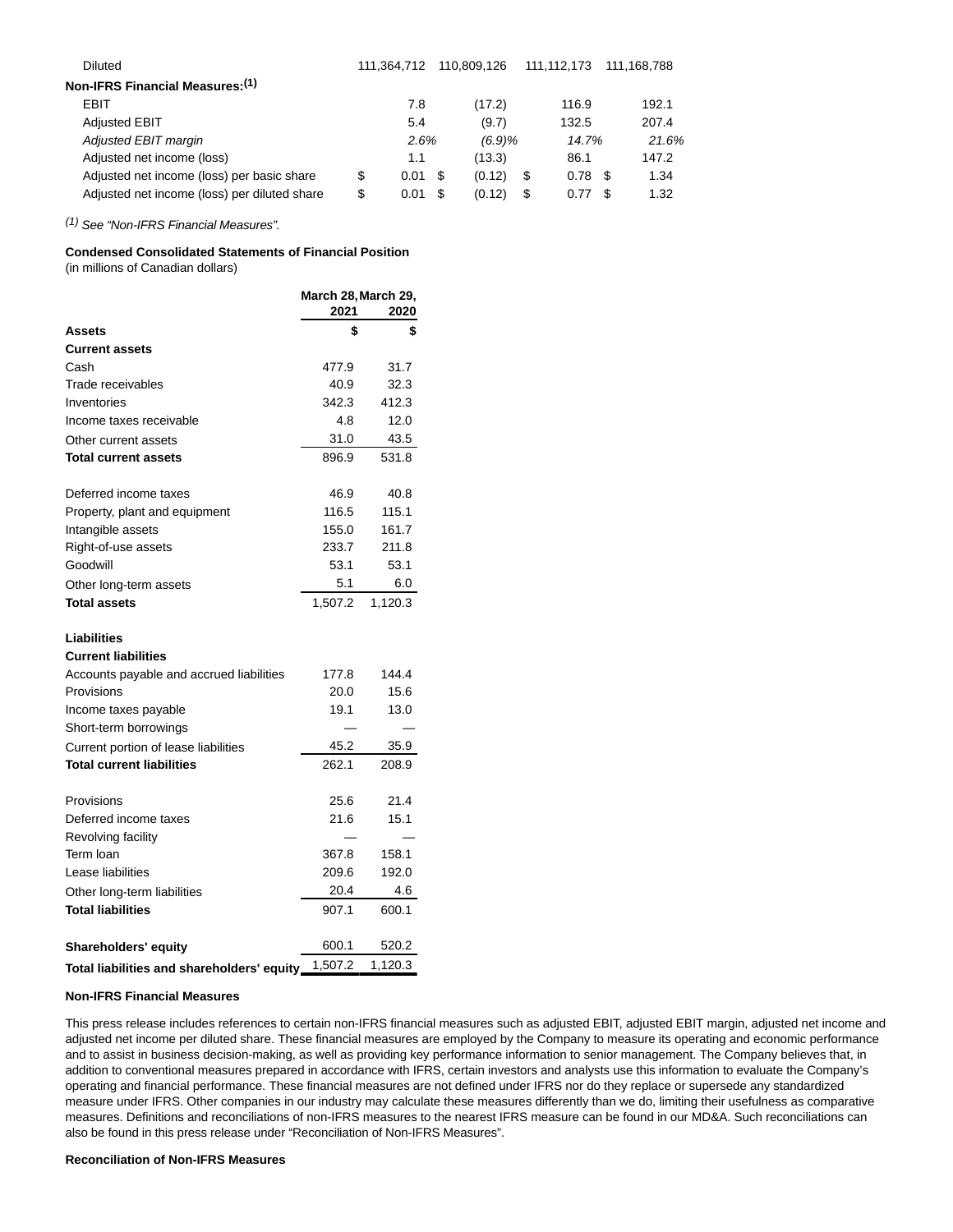The tables below reconcile net income to EBIT, adjusted EBIT, and adjusted net income for the periods indicated. Adjusted EBIT margin is equal to adjusted EBIT for the period presented as a percentage of revenue for the same period.

|                                                                                  | Fourth quarter ended |                                         | For the year ended |       |  |
|----------------------------------------------------------------------------------|----------------------|-----------------------------------------|--------------------|-------|--|
|                                                                                  |                      | March 28, March 29, March 28, March 29, |                    |       |  |
| <b>CAD \$ millions</b>                                                           | 2021                 | 2020                                    | 2021               | 2020  |  |
| Net income                                                                       | 2.9                  | 2.5                                     | 70.2               | 151.7 |  |
| Add (deduct) the impact of:                                                      |                      |                                         |                    |       |  |
| Income tax (recovery) expense                                                    | (3.3)                | (24.2)                                  | 15.8               | 12.0  |  |
| Net interest, finance and other costs                                            | 8.2                  | 4.5                                     | 30.9               | 28.4  |  |
| <b>EBIT</b>                                                                      | 7.8                  | (17.2)                                  | 116.9              | 192.1 |  |
| Costs of the Baffin acquisition (a)                                              |                      | 0.5                                     | 1.0                | 2.4   |  |
| Unrealized foreign exchange (gain) loss on Term Loan Facility (b)                | (3.1)                | 1.1                                     | (1.7)              | (1.6) |  |
| Transition of logistics agencies (c)                                             |                      | 0.6                                     | 2.2                | 0.6   |  |
| Net temporary store closure costs (d)                                            | 0.7                  | 1.7                                     | 7.5                | 1.7   |  |
| Net excess overhead costs from temporary closure of manufacturing facilities (d) |                      | 1.2                                     | 4.3                | 1.2   |  |
| Pre-store opening costs (e)                                                      | 0.4                  | 0.6                                     | 5.2                | 8.2   |  |
| Non-cash provision release (f)                                                   |                      |                                         | (3.0)              |       |  |
| Unrealized foreign exchange losses on de-designation of operational hedges (g)   |                      | 1.7                                     |                    | 1.7   |  |
| Other                                                                            | (0.4)                | 0.1                                     | 0.1                | 1.1   |  |
| Total adjustments                                                                | (2.4)                | 7.5                                     | 15.6               | 15.3  |  |
| <b>Adjusted EBIT</b>                                                             | 5.4                  | (9.7)                                   | 132.5              | 207.4 |  |
| Adjusted EBIT margin                                                             | 2.6%                 | (6.9)%                                  | 14.7%              | 21.6% |  |

|                                                                                  |       |        | Fourth quarter ended For the year ended |                                         |  |
|----------------------------------------------------------------------------------|-------|--------|-----------------------------------------|-----------------------------------------|--|
|                                                                                  |       |        |                                         | March 28, March 29, March 28, March 29, |  |
| <b>CAD \$ millions</b>                                                           | 2021  | 2020   | 2021                                    | 2020                                    |  |
| Net income                                                                       | 2.9   | 2.5    | 70.2                                    | 151.7                                   |  |
| Add (deduct) the impact of:                                                      |       |        |                                         |                                         |  |
| Costs of the Baffin acquisition (a)                                              |       | 0.5    | 1.0                                     | 2.4                                     |  |
| Unrealized foreign exchange (gain) loss on Term Loan Facility (b)                | (3.1) | 1.1    | (1.7)                                   | (1.6)                                   |  |
| Transition of logistics agencies (c)                                             |       | 0.6    | 2.2                                     | 0.6                                     |  |
| Net temporary store closure costs (d) (h)                                        | 0.9   | 2.0    | 9.0                                     | 1.9                                     |  |
| Net excess overhead costs from temporary closure of manufacturing facilities (d) |       | 1.2    | 4.3                                     | 1.2                                     |  |
| Pre-store opening costs (e) (i)                                                  | 0.6   | 0.7    | 6.0                                     | 9.4                                     |  |
| Non-cash provision release (f)                                                   |       |        | (3.0)                                   |                                         |  |
| Unrealized foreign exchange losses on de-designation of operational hedges (g)   |       | 1.7    |                                         | 1.7                                     |  |
| Acceleration of unamortized costs on Term Loan Refinancing (j)                   |       |        | 1.1                                     | 7.0                                     |  |
| Restructuring expense (d)                                                        |       |        | 1.7                                     |                                         |  |
| Swiss tax reform (k)                                                             |       | (23.1) |                                         | (23.1)                                  |  |
| Other                                                                            | (0.4) | 0.1    | 0.3                                     | 1.1                                     |  |
| <b>Total adjustments</b>                                                         | (2.0) | (15.2) | 20.9                                    | 0.6                                     |  |
| Tax effect of adjustments                                                        | 0.2   | (0.6)  | (5.0)                                   | (5.1)                                   |  |
| Adjusted net income (loss)                                                       | 1.1   | (13.3) | 86.1                                    | 147.2                                   |  |

- a. Costs in connection with the Baffin acquisition and the impact of gross margin that would otherwise have been recognized on inventory recorded at net realizable value less costs to sell.
- b. Unrealized gains and losses on the translation of the Term Loan Facility from USD to CAD, net of the effect of derivative transactions entered into to hedge a portion of the exposure to foreign currency exchange risk.
- c. Costs incurred for the transition of logistics, warehousing, and freight forwarding agencies to enhance our global distribution structure.
- d. Total government subsidies globally of \$0.4m and \$27.5m were recognized in the fourth quarter and year ended March 28, 2021, respectively. These subsidies were recorded as a reduction to the associated wage costs which the Company incurred; as a result government subsidies were recorded as a reduction to excess overhead costs from temporary closure of manufacturing facilities (\$nil and \$1.3m), temporary store closure costs (\$0.4m and \$1.8m), and restructuring expense (\$nil and \$0.4m), for the fourth quarter and year ended March 28, 2021, respectively. The benefit of \$0.4m and \$24.0m of government subsidies therefore remained in adjusted EBIT as a reduction to the associated wage costs for the fourth quarter and year ended March 28, 2021, respectively.
- e. Costs incurred during pre-opening periods for new retail stores, including depreciation on right-of-use assets.
- f. Release of a non-cash sales contract provision as a result of the expiration of the statute of limitations in the respective jurisdiction in the year ended March 28, 2021.
- g. Represents unrealized losses on foreign exchange operational hedges deemed ineffective, a consequence of the